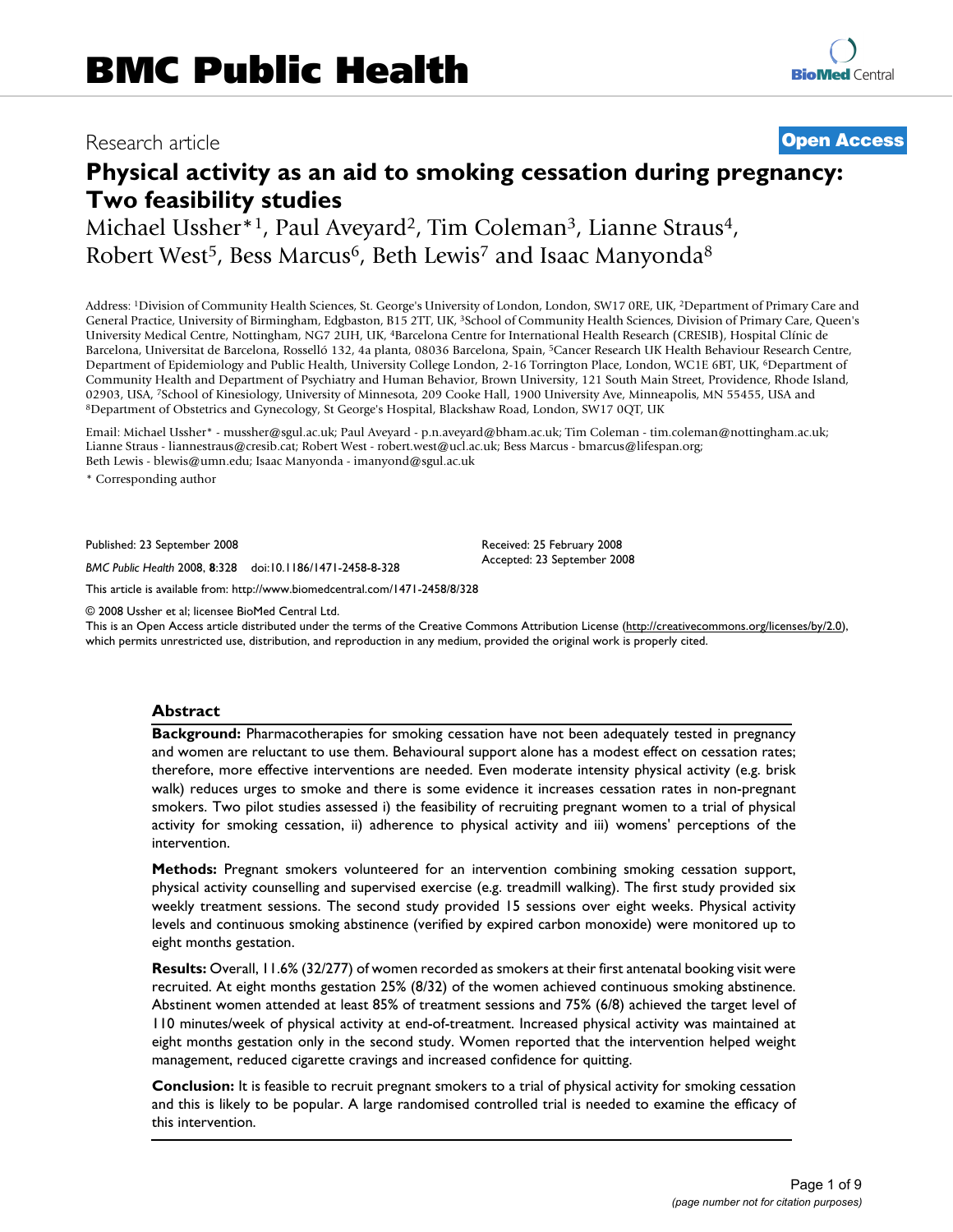## **Background**

In the UK, 17% of women admit to smoking throughout pregnancy [1], but this is likely to be an underestimate since these data were collected retrospectively and many pregnant women that smoke deny it [2]. Smoking during pregnancy is harmful to the fetus, mother, and the child after birth. It is a major preventable contributor to miscarriage and stillbirth, being associated with 4000 deaths annually, as well as causing low birth weight with its attended risks [3,4]. The risks to the mother, in addition to the long term risks reported for smokers in general, include placental abruption [5,6]. The newborns of smokers have a higher perinatal mortality and are at an increased risk of neo-natal mortality, sudden infant death syndrome, learning difficulties in childhood, problem behaviour, asthma and childhood obesity [7-11].

In the UK approximately half of pregnant smokers stop for at least part of their pregnancy [1], but, of these, two thirds are likely re-start post-natally [12]. Women who smoke throughout pregnancy are more likely to come from economically disadvantaged backgrounds [13]. The most effective smoking cessation therapy in non-pregnant smokers combines behavioural support with nicotine replacement therapy (NRT), bupropion, nortriptyline, or varenicline [14-16]. Of these medications, only NRT has been licensed for use during pregnancy. A recent trial provides evidence that the addition of NRT to cognitivebehavioural therapy for pregnant smokers increases rates of smoking cessation [17]. However, there are concerns about NRT harming the foetus [18] and many women are reluctant to use NRT at all during pregnancy [19]. Behavioural support increases spontaneous smoking cessation rates in pregnancy by up to 7%, such that up to 15% of women who receive this abstain from smoking until the end of their pregnancy [20]. It would therefore seem that treatments that increase the effectiveness of behavioural support deserve concerted research efforts.

Most attempts to stop smoking, if unaided, end within a week [21] at least in part because of the strong urges to smoke experienced by those attempting to stop. Medications that are effective at smoking cessation reduce urges to smoke. A systematic review of short-term studies concluded that moderate intensity physical activity (equivalent to a brisk walk) reduced cravings in abstinent smokers [22]. When undertaken for at least 110 minutes per week during an eight week intervention, this activity has been associated with smoking cessation in non-pregnant women [23]. While there is no definitive evidence that physical activity improves abstinence rates, moderate physical activity is an attractive potential smoking cessation intervention in pregnancy because it is recommended [24] and might prove popular as it could prevent excessive weight gain [25]. There are no reported studies that have

investigated physical activity for smoking cessation in pregnancy. Following recommendations for developing complex interventions [26], we conducted two uncontrolled, exploratory phase II studies investigating this topic. Our aim was to assess the feasibility of implementing a physical activity intervention for smoking cessation during pregnancy in terms of (i) recruitment, (ii) attendance, (iii) physical activity adherence and (iv) acceptability.

## **Methods**

This paper reports the results of two feasibility studies, referred to as Study 1 and Study 2. The studies were conducted sequentially, and Study 2 was a modified version of Study 1, based on the experience gained from Study 1.

## *Participants*

Pregnant women booking for antenatal care at one London hospital were eligible if they were aged 18 years and above, smoked at least one cigarette a day now and during the previous year, wanted to quit and had no contraindications to moderate intensity exercise [24,27]. We included women reporting such a low consumption of cigarettes because many pregnant smokers under-report the number of cigarettes they smoke [28]. Women were recruited between 12 and 20 weeks gestation and were not permitted to use NRT. Women were eligible irrespective of their current levels of physical activity.

## *Recruitment*

Women's antenatal smoking status is recorded on the hospital computerised patient administration system (PAS). For Study 1 all the women were recruited by telephoning smokers identified via the PAS, a recruitment strategy previously shown to be effective [29]. However, several women were surprised and unhappy about being 'cold called'. Therefore in Study 2, accompanying the standard letter inviting women for an antenatal appointment we included a letter of invitation to smokers to join the study, warning women about the telephone call. The study was also advertised on posters in the antenatal clinics and via talks given to women in the nuchal scan clinics. Recruitment was supplemented by referral from hospital and community midwives trained to discuss smoking during pregnancy. Both studies were approved by the Wandsworth Local Research Ethics Committee. All participants provided written informed consent.

#### *Smoking cessation and physical activity interventions*

Participants received pregnancy-specific behavioural support and self-help guides for smoking cessation [30,31]. Behavioural support covered the importance of avoiding lapses, managing withdrawal symptoms and urges to smoke, enhancing self-confidence and relapse prevention [32,33]. A therapist trained to NHS standards [34] pre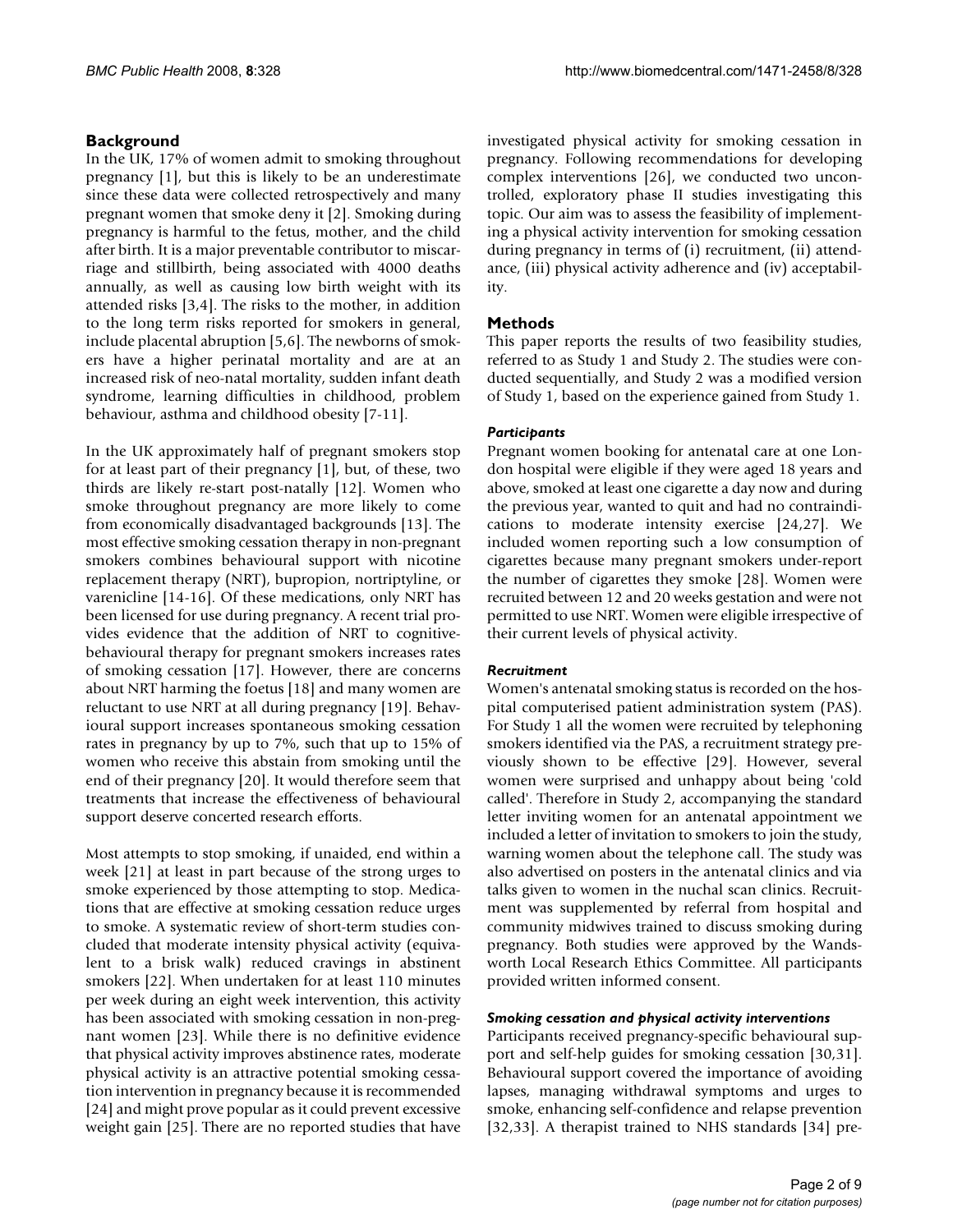pared women for cessation and all women stopped abruptly on their quit day. The same member of staff delivered the intervention and made the research assessments.

In Study 1 there were six weekly sessions of supervised exercise and in Study 2 there were two supervised sessions for six weeks and one supervised session for three weeks. The supervised exercise involved women exercising at moderate intensity, measured by the Rating of Perceived Exertion ('fairly light' to 'somewhat hard') [35], progressing across the sessions to around 30 minutes of exercise. For Study 1, women walked in the local area accompanied by the researcher, or followed an antenatal exercise DVD involving light callisthenic and cardiovascular-type exercises. Poor weather was sometimes a deterrent to walking and some women said that the DVD exercises were not sufficiently taxing. Therefore, for Study 2 for one of the two weekly sessions (conducted at the hospital) women used a stationary cycle (Monark 824E) or a treadmill (Lifefitness TR500HR) during which they could watch television while exercising. The second session each week took place at home or at the hospital, where women followed an exercise DVD, went for a walk in the local area or used the previously stated exercise equipment.

Physical activity counselling was employed to increase the physical activity women took outside of the supervised exercise. Standard cognitive-behavioural techniques were employed, including goal setting, self-monitoring, decision-balance sheets and relapse prevention plans [36]. The counselling protocol had been used successfully to increase activity levels in a previous trial [37]. The women were encouraged to use physical activity as a strategy to reduce cigarette cravings and withdrawal [22]. Women were advised to be active for continuous periods of at least 10 minutes for at least 110 minutes each week [23] progressing towards accumulating 30 minutes of moderate intensity activity on five or more days a week [24]. The emphasis was on walking, which is popular among pregnant smokers [38,39]. A home-based antenatal exercise DVD (YMCA) and booklet were also provided [40]. In order to promote physical activity adherence the women in Study 2 were given a Digi-Walker SW-200 pedometer [41] and were advised to progress towards 10,000 steps each day [42].

## *Research design and procedure*

Both Study 1 and Study 2 were uncontrolled and in both cases participants attended individual treatment sessions. For Study 1 treatment sessions began one week prior to participants' attempts at smoking cessation and continued to four weeks after their quit day. Participants attended six weekly sessions each with 15 minutes of smoking cessation support, 15 minutes of physical activity counselling, and 20–30 minutes of supervised exercise.

For Study 2 the treatment sessions commenced two weeks before women's quit dates and ended six weeks afterwards. Participants in Study 1 requested more supervised physical activity. Therefore, for Study 2, following the initial visit, women attended twice weekly for six weeks, then weekly for three weeks, totalling 15 appointments. During the first six weeks of treatment, one session each week involved 15 minutes of smoking cessation support and 20–30 minutes of supervised exercise. The other session involved 15 minutes of physical activity counselling and 20–30 minutes of supervised exercise. During the final three weeks, sessions consisted of physical activity counselling with supervised exercise only.

## *Measures*

In most cases, identical measures were used in Studies 1 and 2. At the first visit, demographics, smoking characteristics, nicotine dependence [43], confidence, importance, and determination to stop smoking were recorded [44]. Following quit day, at every visit, cigarettes smoked during the week were recorded and abstinence biochemically confirmed by expired air CO concentration (Bedfont Smokerlyzer) of less than <8 ppm [45]. If a participant did not attend we re-scheduled an appointment within 48 hours and women withdrawing from the programme were counted as having relapsed to smoking. In Study 2 only, for the two weeks before quitting and on the quit day, women rated their desire to smoke and well-being before and after supervised exercise [46]. This was used to reinforce the acute benefits of exercise.

During treatment and at the follow-up, physical activity was assessed by structured interview of seven-day recall [47] and bouts of moderate intensity activity lasting 10 minutes or more were recorded. This measure has adequate validity for pregnancy [48]. Attitudes to physical activity were assessed by the level of agreement with three items: 'Do you see yourself as the kind of person who exercises regularly?', 'Is the thought of exercising regularly something that you find appealing?' and 'Do you think exercising is something that you should do?'.

In both studies, we assessed the acceptability of the intervention by a 30 minute semi-structured interview with five abstinent women and five women who had relapsed. The women were interviewed at end-of-treatment and at eight months gestation. In addition, at the first visit all the women were asked 'Would you be willing to attend a trial of physical activity as an aid to smoking cessation if you had an equal chance of being assigned to a control group providing help with stopping smoking, but not promoting physical activity' (yes/no).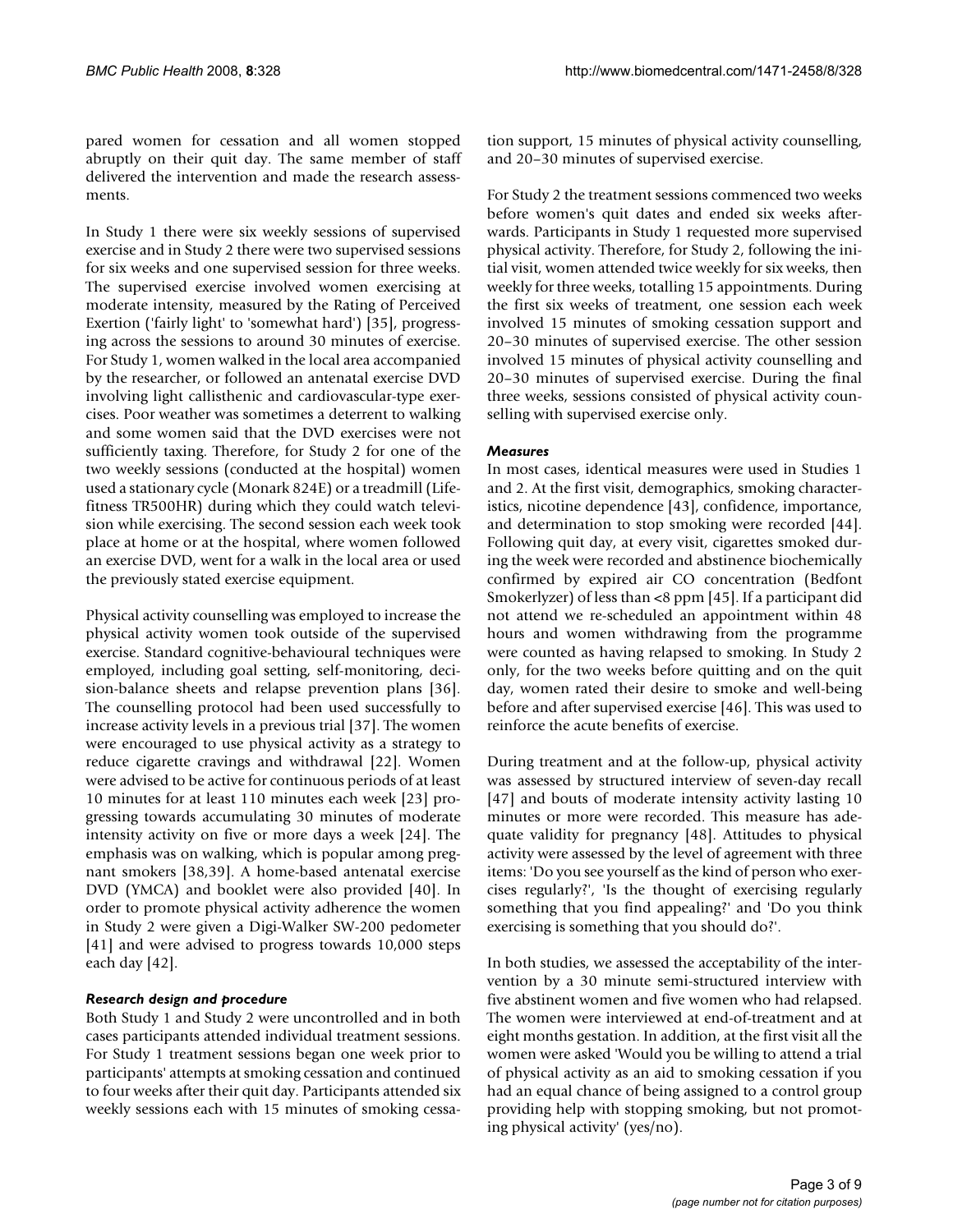## *Data analysis*

All analyses were conducted using SPSS version 14. Changes in the desire to smoke and happiness scores between pre and post-exercise were assessed using analysis of variance (ANOVA). For the qualitative analysis, the interviews were recorded, transcribed and then analysed for emerging themes [49].

## **Results**

Overall, the number of smokers recorded in the Patient Administration System (PAS) in 2000 was 12.6% (542/ 4290) and in 2006 it was 7.8% (436/5673). During the two periods of recruitment a total of 3164 pregnancies were recorded and 8.8% (277) of these women were recorded as smoking. Combining both studies, 11.6% (32/277) of pregnant smokers recorded on the PAS were recruited. Of the women smoking who we were able to contact and invite to join the study, overall, 23% (32/140) were recruited. The participants claimed to smoke about 9 cigarettes per day prior to the intervention, which they said was about half their pre-pregnancy level of smoking. However, their exhaled carbon monoxide was compatible with a higher smoke intake than is typical from 9 cigarettes per day (Table 1). At baseline, less than a quarter of the women did 30 minutes of at least moderate intensity physical activity on five or more days each week, and walking was the main activity. While most women expressed a strong determination to stop smoking, only a

| Table 1: Baseline characteristics of the women in study 1 and study 2 |  |  |  |
|-----------------------------------------------------------------------|--|--|--|
|-----------------------------------------------------------------------|--|--|--|

few were confident that they could do so. Most recognised that physical activity was something they ought to be doing, but while the thought of doing so was appealing many did not identify themselves as the kind of person that exercised regularly.

Details of recruitment for the separate studies are given below:

## *Study 1*

Across a two month period in 2000, 42 women recorded as 'current smokers' on the PAS were telephoned and invited to join the study (Table 2). Six of these women (14%) reported that they were no longer smoking and were therefore ineligible. Of the 36 women still smoking, 19 women (53%) declined to take part; another seven women (7/36, 19%) passively refused by saying they would participate but did not appear for their first appointment. Ten of the women who were still smoking (10/36, 28%) took part in the study. Of the 10 recruits, two women did not attend the treatment session on their quit day and by four weeks after the quit day three women had relapsed; all of these women withdrew from the programme. The remaining five women were continuously abstinent from quit day to eight months gestation. For the five women who remained abstinent the mean (SD) expired CO value for their five assessments following quit day was 3.9 (1.1) ppm (range 2–6 ppm). For both studies,

| Variable                                                          | Study I     |            | Overall    |  |
|-------------------------------------------------------------------|-------------|------------|------------|--|
|                                                                   | No. (%)     | No. (%)    | No. (%)    |  |
|                                                                   | $N = 10$    | $N = 22$   | $N = 32$   |  |
| Married or living with partner                                    | 7(70)       | 16(72.7)   | 23(71.8)   |  |
| White European                                                    | 9 (90)      | 14(63.6)   | 23(71.8)   |  |
| Professional/managerial occupation                                | 7(70)       | 8(36.4)    | 15(46.9)   |  |
| Employed                                                          | 5(50)       | 16(72.4)   | 21(65.6)   |  |
| Desperately/very important to quit smoking                        | 9(90)       | 22 (100)   | 21(96.9)   |  |
| Extremely/very determined to quit smoking                         | 9 (90)      | 19(86.4)   | 28 (87.5)  |  |
| 'Extremely' or 'very' high rating of chances of giving up smoking | 0           | 4(18.1)    | 4(12.5)    |  |
| Walking as main exercise mode                                     | 20 (90.9)   | 9(90.0)    | 29 (90.6)  |  |
| Achieving 30 minutes of physical activity at least 5 days a week  | 3(30.0)     | 4(18.2)    | 7(21.9)    |  |
| Responded 'to some degree or very much so':                       |             |            |            |  |
| See yourself as the kind of person who exercises regularly        | No record   | 9(40.9)    |            |  |
| Thought of exercising is appealing                                | No record   | 13(59.1)   |            |  |
| Think exercise is something you should do                         | No record   | 21(95.5)   |            |  |
|                                                                   | Mean (SD)   | Mean (SD)  | Mean (SD)  |  |
| Age                                                               | 32.7(5.3)   | 29.0(5.6)  | 30.2(5.7)  |  |
| Full-time education (years)                                       | 14.4(3.1)   | 14.0(3.3)  | 14.2(3.2)  |  |
| Gestation (weeks)                                                 | 16.5(6.3)   | 16.2(3.2)  | 16.3(4.3)  |  |
| Cigarettes per day now                                            | 10.9(6.3)   | 8.2(5.1)   | 9.03(5.5)  |  |
| Cigarettes per day before pregnancy                               | No record   | 18.4(7.9)  |            |  |
| Fagerström Test of Nicotine Dependence score                      | 3.6 $(1.7)$ | 3.2(1.7)   | 3.3(1.7)   |  |
| Expired carbon monoxide level (ppm)                               | 13.2(5.6)   | 20.8(13.0) | 18.3(11.6) |  |
| Reports of hours of physical activity per week                    | 2.4(1.2)    | 3.6(2.8)   | 3.1(2.5)   |  |
| Days per week achieving 30 minutes of physical activity           | 2.7(2.2)    | 2.9(2.1)   | 2.8(2.1)   |  |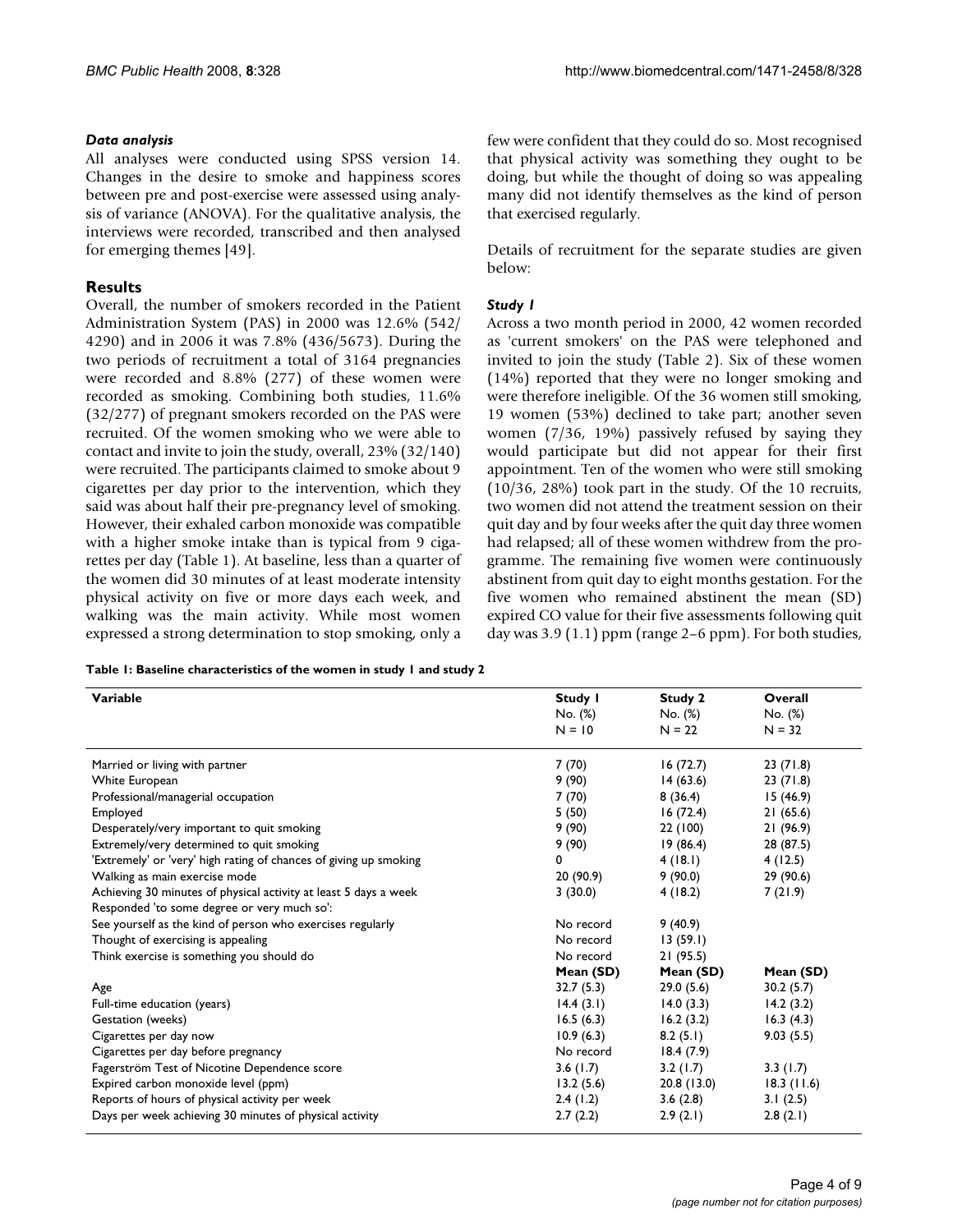|                                                         | Study I                                  | Study 2                                  | Overall                                  |
|---------------------------------------------------------|------------------------------------------|------------------------------------------|------------------------------------------|
| Total pregnancies recorded on<br><b>PAS</b>             | 734                                      | 2430                                     | 3164                                     |
|                                                         | % (no.) out of total pregnancies         | % (no.) out of total pregnancies         | % (no.) out of total pregnancies         |
| Quit smoking since pregnancy                            | 18.9 (139/734)                           | 25.2 (613/2430)                          | 23.8 (752/3164)                          |
| Currently smokes $\geq$ one cigarette<br>a day          | 11.0(81/734)                             | 6.6 (160/2430)                           | 7.3 (232/3164)                           |
| Smokes occasionally                                     | 1.0(8/734)                               | 1.2(28/2430)                             | 1.1(36/3164)                             |
| <b>Recruitment method</b>                               | % (no.) out of total smokers<br>recorded | % (no.) out of total smokers<br>recorded | % (no.) out of total smokers<br>recorded |
| (a) Direct telephoning                                  |                                          |                                          |                                          |
| Invited to join study                                   | 47.2 (42/89)                             | 66.0 (124/188)                           | 61.9(166/277)                            |
| Recruited                                               | 11.2(10/89)                              | 6.9(13/188)                              | 8.3(23/277)                              |
| (b) Recruited via flyer                                 | <b>NA</b>                                | 1.6(3/188)                               |                                          |
| (c) Recruited via presentation at<br>nuchal scan clinic | <b>NA</b>                                | $0.6$ ( $1/188$ )                        |                                          |
| (d) Recruited via posters                               | <b>NA</b>                                | 0                                        |                                          |
| (e) Recruited via midwife referral                      | NA                                       | 2.7(5/188)                               |                                          |
| <b>Total recruited</b>                                  | 11.2(10/89)                              | 11.7(22/188)                             | 11.6(32/277)                             |

**Table 2: Smoking status recorded in patient administration system (PAS) at first antenatal booking visit and recruitment rates**

in all instances where the women reported smoking abstinence this was confirmed by an expired CO reading of <8 ppm. The five abstinent women in study 1 attended all the treatment sessions and the follow-up. Relative to baseline, these abstinent women increased moderate intensity physical activity by 0.7 hours one week after quit day, but the increase fell to 0.3 hours four weeks after quit day, and the women had a mean decline in physical activity of 1.4 hours at eight months gestation. Three of the five women achieved the minimum target of 110 minutes of activity at both one and four weeks. The time spent in supervised exercise was not recorded in Study 1.

#### *Study 2*

Across a five month period in 2006 nine women recorded as 'current smokers' on the PAS were recruited through flyers, presentations or midwife referral (see Table 2). Across the same period, a further 124 women recorded as 'current smokers' on the PAS were telephoned and invited to join the study (see Table 2). Twenty (16%) of these women reported no longer smoking and were therefore ineligible. Of the 104 smokers, 66 (63%) declined to take part; another seven women (25/104, 24%) passively refused by not attending their first appointment. Thirteen of the women smokers who were telephoned (13/104, 13%) took part in the study. In total 24% (32/133) of those currently smoking joined the study.

Six women withdrew before quit day. After one week of smoking abstinence four of the original 22 women (18%) reported maintaining lapse-free abstinence, six women attended despite having smoked, and the remaining six women who did not attend were counted as having relapsed. At six weeks four women continued to maintain

abstinence and four women attended who were smoking. By eight months of gestation 14% (3/22) of the women reported continuous abstinence from smoking and one woman who was smoking continued to attend. For the three women who reported abstinence the mean (SD) expired CO value for their seven assessments following quit day was  $3.2$  (1.2) ppm (range  $1-7$  ppm). All three women who maintained abstinence attended at least 13 (86.6%) of the 15 treatment sessions. Of the nineteen women recorded as having relapsed, eight confirmed that they had smoked (42%), five said that they were abstinent but had withdrawn because they could not attend due to other commitments, one woman became immobile with back problems, two women withdrew as they did not feel the intervention was helping, two women gave no reason for non-attendance and one woman could not be contacted.

Among the four abstinent women, mean physical activity rose by 42 minutes/week at one week after their quit day. Among the three women remaining abstinent through to eight months gestation, physical activity increased by a mean of 48 minutes/week at one week of abstinence, a mean of 3 hours 54 minutes/week at six weeks, and a mean of 3 hours at eight months gestation. All three achieved the minimum target of 110 minutes of activity after both one and six weeks. The mean (SD) minutes of supervised exercise recorded at the first visit  $(N = 22)$  was 8.4 (3.5), on the quit day (N = 16) it was 19.9 (8.6) minutes and five and six weeks after quitting  $(N = 6)$  it was 23.3 (6.1) and 18.5 (14.5) minutes, respectively.

Using analysis of variance, ratings of desire to smoke were significantly lower after a bout of supervised exercise, rel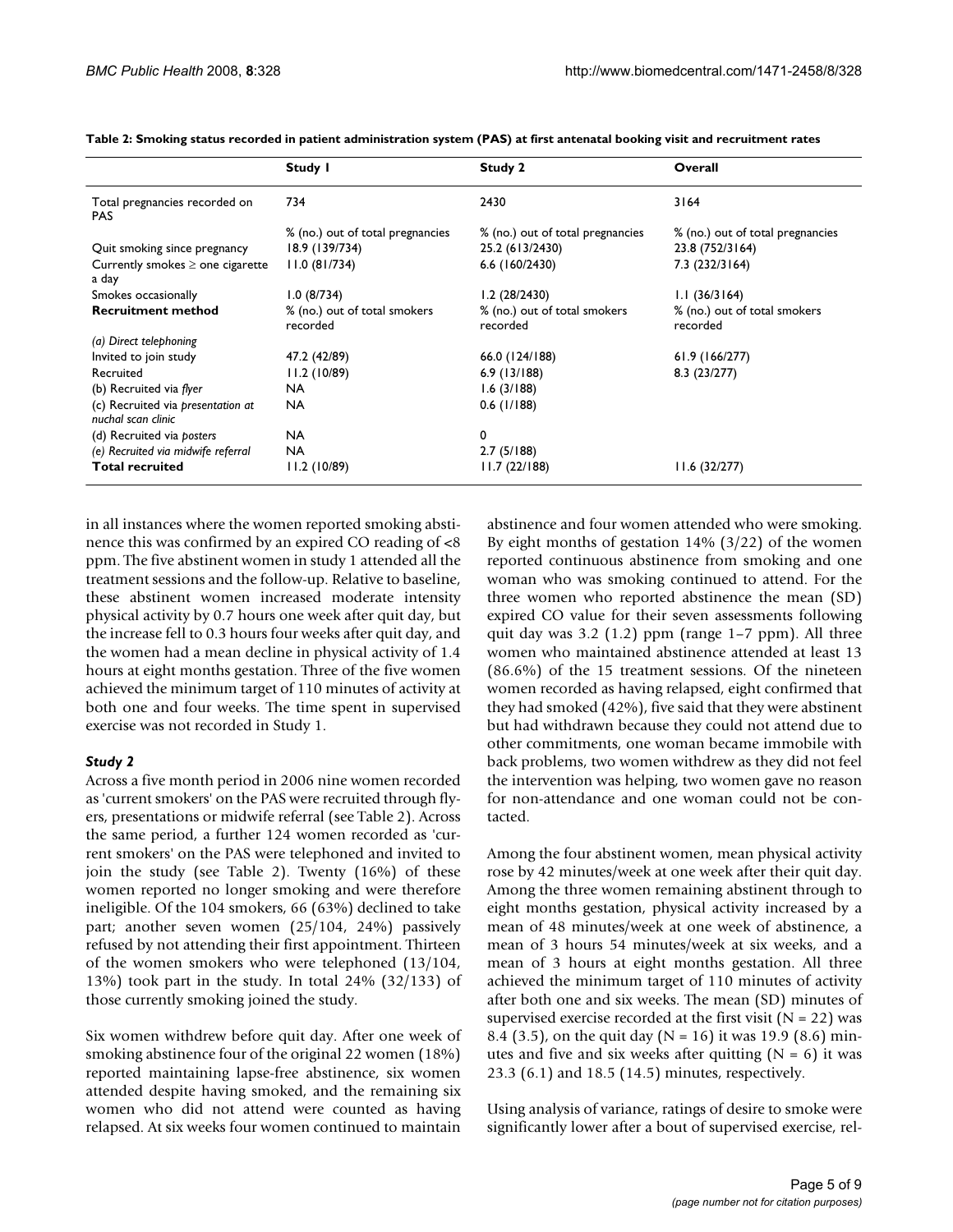ative to before exercise, at one and two weeks before the quit day, and on the quit day following overnight abstinence (see Table 3). Additionally, compared with before exercise, ratings of happiness were significantly higher after a bout of supervised exercise at two weeks before the quit day, and on the quit day following overnight abstinence (see Table 3). 94% (30/32) of the women recruited said that they would like to join a study involving randomisation to a physical activity or control condition.

### *Interview findings*

Four main themes emerged from the interviews:

1) *The benefits of exercise included*:

- distraction and substitution (e.g. "I'm replacing smoking with exercise"),

- management of cravings/withdrawal symptoms ("I haven't being doing as much exercise recently and it's during that period that I'm feeling like those odd cigarettes.")

- weight management ("Now that I am doing more exercise I feel less worried about putting on weight.")

- being in control ("Exercise made me feel more capable and in control, which you could lose quite easily through pregnancy.")

- confidence for stopping smoking, increased energy, mood and self-esteem. The women said that physical activity helped them feel more like a non-smoker.

## 2) *Self-monitoring of physical activity levels*:

- Use of the pedometer and diary cards was popular and it was motivating ("You felt a real sense of achievement at the end of the day.")

- The pedometer caused some difficulty ("Once you start to get a bump the pedometer gets really uncomfortable and it digs in")

### 3) *Barriers to physical activity:*

- Lack of time due to home and work commitments was the most common barrier mentioned.

- Pregnancy related barriers, such as lack of energy, nausea, being less mobile, pregnancy complications, feeling self-conscious and vulnerable were also frequently reported.

4) *The intervention:*

- The demands of the intervention were generally acceptable ("The discipline of having to come twice a week kept it in your head all the time.")

- Some women in Study 2 found twice weekly appointments demanding, but they preferred attending hospital to having a home visit.

### **Discussion**

These two studies demonstrate, for the first time, that it is feasible to recruit pregnant smokers to exercise-based smoking cessation programmes. Our recruits were generally positive about both programmes, although the hospital-based scheme was viewed more positively than the programme delivered in women's homes. One quarter of the women recruited to either of the programmes quit smoking to the end of pregnancy, a rate which is similar to that shown for NRT in non-pregnant smokers [16]. However, this may be an optimistic estimate of the expected smoking cessation rates because we verified abstinence by expired CO rather than by a more reliable measure such as cotinine [50]. Moreover, the study did not include a control condition and quit rates might have been higher than usual had a control condition been used because these women were interested in increasing physical activity and therefore may have been more health conscious and more motivated to stop smoking than usual.

The proportion of women in the present study meeting government recommendations for physical activity (22%)

|  |  | Table 3: Mean (SD) ratings of desire to smoke and happiness immediately before and after a bout of exercise |  |  |  |
|--|--|-------------------------------------------------------------------------------------------------------------|--|--|--|
|--|--|-------------------------------------------------------------------------------------------------------------|--|--|--|

|                                          | Two weeks<br>Before quit |       | One week    |       |             |       |
|------------------------------------------|--------------------------|-------|-------------|-------|-------------|-------|
|                                          |                          |       | Before quit |       | Quit day    |       |
|                                          | $(N = 21)$               | аP    | $(N = 15)$  | аP    | $(N = 14)$  | аP    |
| Desire to smoke before exercise          | 2.5(1.7)                 |       | 1.8(1.4)    |       | 3.6(2.4)    |       |
| Desire to smoke after exercise           | $*1.6(0.8)$              | 0.001 | $*1.3(0.8)$ | 0.041 | $*2.2(1.4)$ | 0.021 |
| Happiness before exercise                | 5.1(0.8)                 |       | 4.5(1.4)    |       | 4.1 $(1.5)$ |       |
| Happiness after exercise                 | $*5.5(1.1)$              | 0.031 | 5.0(1.5)    | 0.056 | $*4.7(1.5)$ | 0.025 |
| Mean (SD) minutes of supervised exercise | 8.8(3.1)                 |       | 15.1(5.8)   |       | 18.8(8.6)   |       |

a=P value for comparison between ratings before and after exercise, using analysis of variance.

\*=Significant difference relative to before exercise at P < 0.05.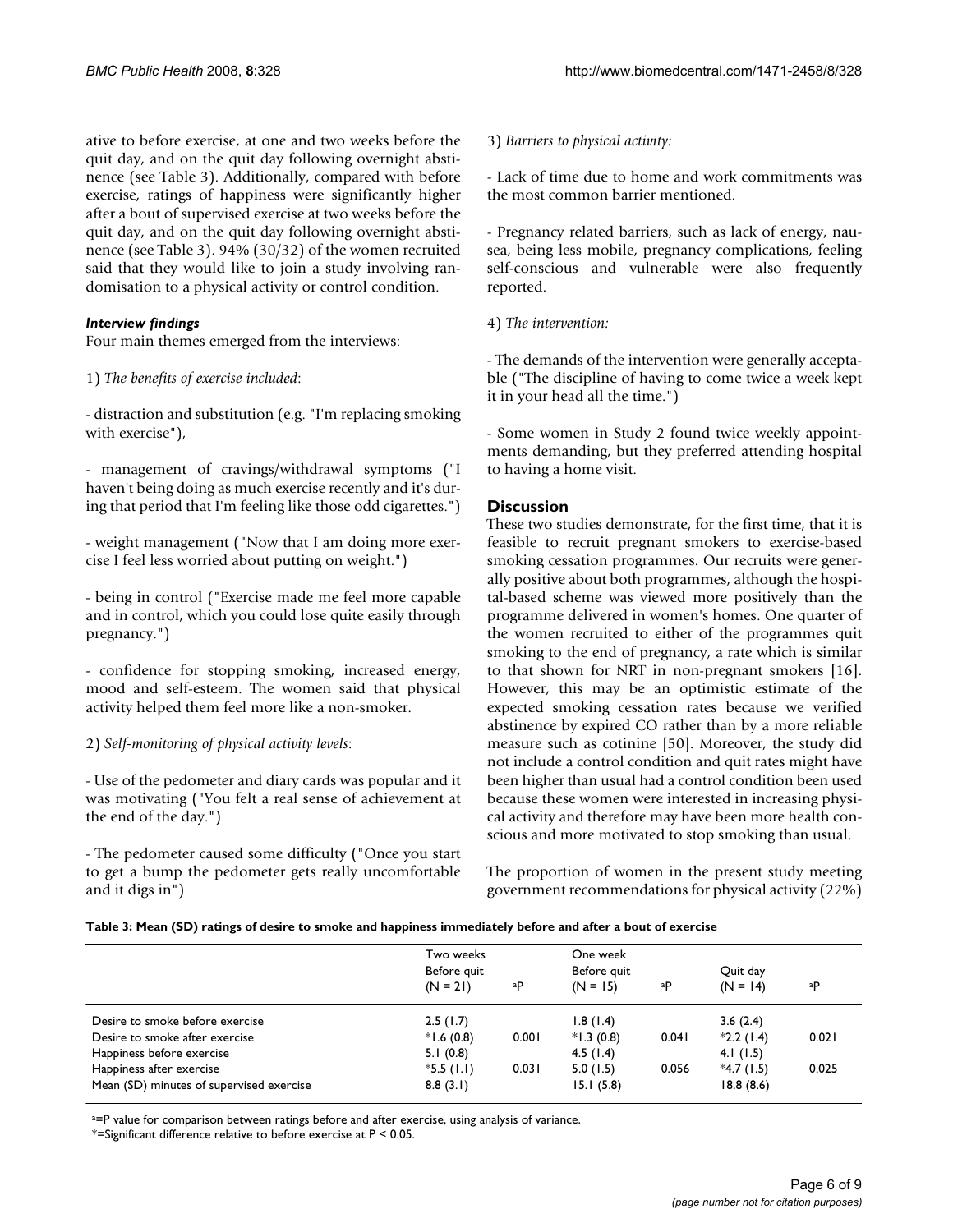was lower than the 36% reported in a recent survey of pregnant smokers [51]. This suggests that the current findings apply to reasonably sedentary pregnant smokers. Consistent with previous surveys of pregnant smokers, walking was the most popular form of activity [38,39]. The overall percentage of women recorded as smokers at their first antenatal booking visit in this study (9%) is markedly lower than national data which shows that 17% of women continue to smoke throughout pregnancy [1]. This may be partly due to the large proportion of South Asian women in the hospital's antenatal population (national smoking rates have been reported to be as low as 4% among Asian women) [52]. There was a reduction of around 5% in the number of smokers recorded in the PAS in 2006 compared with 2000. This is consistent with national surveys in the UK showing that the proportion of women smoking throughout pregnancy fell from 19% in 2000 to 17% in 2005 [1]. However, these reductions may partly reflect poor rates of enquiry or reduced disclosure as a result of the increased stigma associated with smoking [2,53]. Rates of disclosure might have been increased by presenting a multiple-choice question about smoking status [54]. The average level of cigarette consumption is consistent with national data [12].

Of those recorded as smokers at their first antenatal booking visit only 12% of the women were recruited to the two studies. In absolute terms this recruitment rate is low and it suggests that the intervention is unlikely to have a major impact on public health. However, the proposed intervention is still important since it is necessary to assess whether interventions for pregnant smokers are effective among those who accept them. We had not anticipated any higher recruitment rates, as according to UK statistics [1] half of all women stop smoking in pregnancy and nearly all of these do so prior to or early in pregnancy without any contact with antenatal care services and without formal support. We were therefore recruiting from the 'recalcitrant' half of women who are left, probably many of whom are reluctant to stop smoking and to receive help with stop smoking by any means. Thus, we are encouraged that our recruitment rate compares favourably with rates for dedicated stop smoking in pregnancy services of 5% for pregnant smokers in a national report [55], and 10% reported by the smoking cessation service in the same hospital from which we recruited. Consistent with a previous survey [51], our rate of recruitment suggests that the vast majority of pregnant women, including those from low-income groups, who are interested in receiving help with stopping smoking would be willing to join a study offering a physical activity intervention. Our findings also suggest that women would volunteer irrespective of whether they were allocated to the control group or the physical activity group. It noteworthy, that of the women recorded as smokers only around 60% could be contacted

to be invited to join the study. Evidently, more effective methods are needed for making contact with these women. For example, the SNAP trial [56] proposes asking all pregnant women to complete a form at their ultrasound scan in order to gauge their interest in being recruited for a smoking cessation trial. Many pregnant smokers who report that they have quit smoking are likely to relapse during their pregnancy; therefore recruitment rates might have also been increased by contacting those who said that they had recently quit smoking [57,58]. Additionally, several women were reluctant to join the study as crèche facilities were not available and future studies may need to offer these.

It is concerning that a substantial proportion of women agreed to join the study but failed to attend their first appointment. This may be partly due to the women agreeing to participate over the telephone, having had little time to consider the commitment. Future studies might reduce the number of early drop-outs by offering the women an introduction session prior to joining the study [29]. Our feasibility studies suggest that successful recruitment requires a multi-faceted approach. Telephoning women identified via the hospital database was effective. Advertising through posters and flyers did not appear to boost recruitment rates, nevertheless the latter approaches are easy to implement and forewarn women that they may be telephoned about the study. All the midwives were willing to refer pregnant smokers to the study and several women were recruited in this way, but it is not clear whether these women would have been recruited anyway via telephone contact. Presentations at nuchal scan clinics were relatively labour intensive and did not yield any recruits. This might have been due to the public nature of such presentations, with the smokers being unwilling to identify themselves in such public fora. In summary, our findings suggest that contacting the women by telephone or through their midwife are likely to be the most effective recruitment methods, from which we would expect to recruit around 50 smokers per year from a hospital with 5000 deliveries.

Many women relapse following childbirth [32] and future studies will need to assess whether a physical activity intervention can reduce this postpartum relapse. Studies might also wish to assess levels of smoking reduction, although many confounding variables will apply, and the studies will require careful design. A 50% or more smoking reduction is associated with increased infant birth weight [59] and physical activity may aid smoking reduction [60]. Additionally, it would be interesting to examine the impact of physical activity on peri-natal outcomes such as antenatal complications, duration of labour and birth weight, but the numbers required would be extremely large and such studies may not be feasible.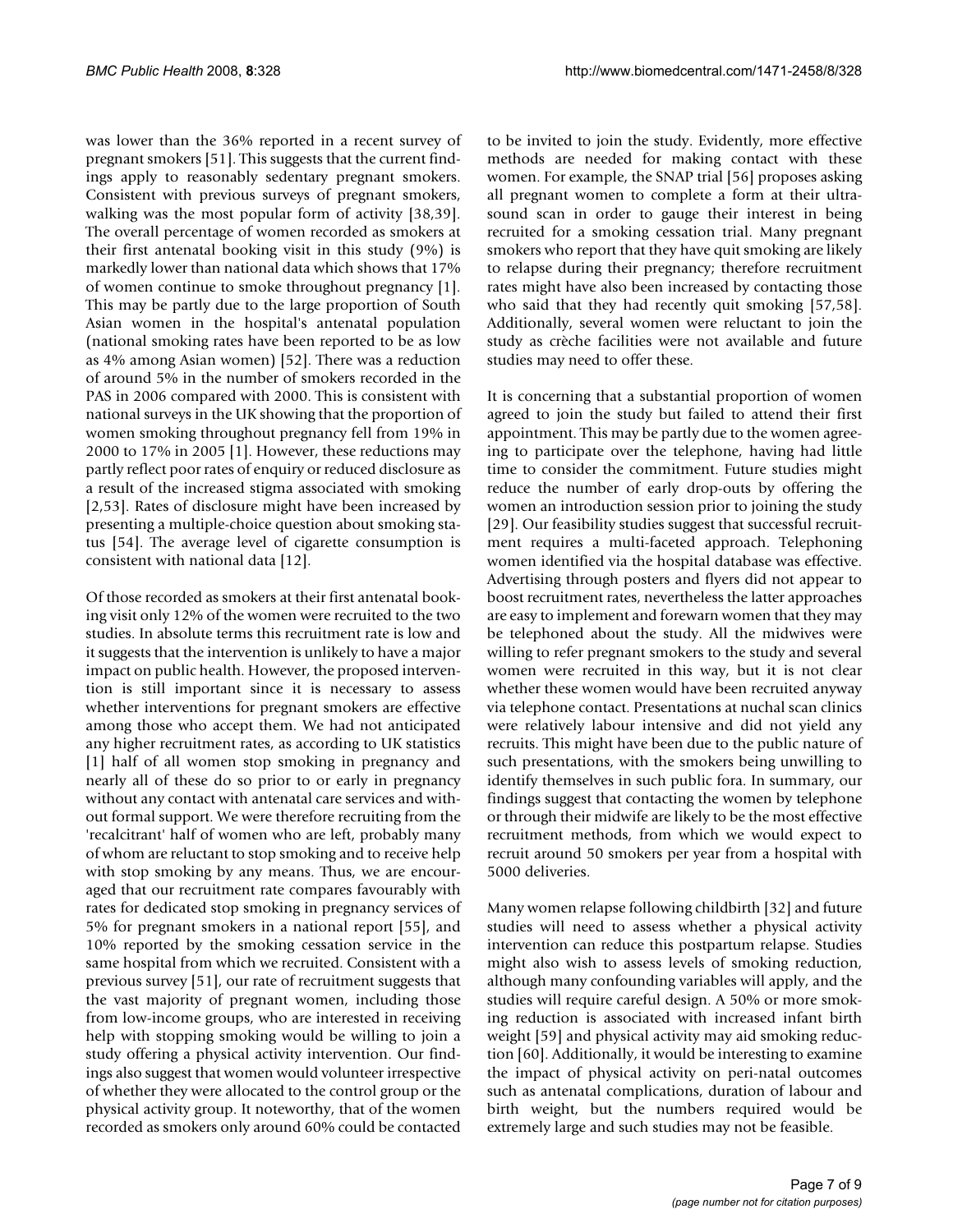The women in our studies reported a reduction in the desire to smoke immediately after a bout of supervised exercise, both prior to quitting, and on the quit day following overnight abstinence. This is consistent with findings in non-pregnant smokers [21], and suggests a plausible mechanism through which physical activity might aid smoking cessation. If this can be shown to be a consistent finding, then controlled studies will be needed to assess how long this benefit is sustained after a bout of exercise. The women also reported mood enhancement after a bout of exercise and again this is encouraging, since enjoyment of exercise is likely to increase adherence [61]. This also suggests another avenue of research, since the mood enhancement suggests that the release of neurotransmitters (e.g. endorphins) may be implicated, and biochemical studies could address this issue, and suggest alternative avenues of therapy.

Reports of increases in levels of physical activity tended to be greater in response to the more extensive intervention used in Study 2, than for the Study 1 intervention, and this was especially the case at the final follow-up. Controlled studies with larger samples are required to compare the impact of different intensities of physical activity intervention on activity levels among pregnant smokers. These studies need to include reliable measures for verfying smoking abstinence, such as cotinine. More objective measures of physical activity, such as accelerometers, also need to be employed. Additionally, in order to reduce the possibility of participants providing socially desirable responses future studies should aim to have separate staff deliver the intervention and collect outcomes data. The interview findings suggest that, in general, the women found the physical intervention acceptable and reported many benefits from the intervention. At the outset, the majority of the women reported that they found the idea of regular exercise appealing and that they thought exercising is something that they should do, but only a minority of the women said they saw themselves as the kind of person who exercises regularly. This suggests that the intervention may need to shape the identities of these women towards being someone who is physically active. Future studies may also benefit by tailoring the intervention to accommodate pregnancy related barriers such as fatigue and feeling self-conscious and vulnerable, and these barriers need to be assessed more systematically.

#### **Conclusion**

Our findings suggest that a physical activity intervention is feasible and acceptable as an aid to smoking cessation during pregnancy. A definitive large randomised controlled trial is now required and is under way. If the intervention were shown to be successful for pregnant smokers it would provide a blue print for designing physical activity interventions for other populations of smokers.

#### **Competing interests**

The authors declare that they have no competing interests.

#### **Authors' contributions**

All authors were involved in the various stages of study design. LS liaised with hospital ante-natal services, administered interventions and collected data. MU wrote the paper and all authors commented on drafts and approved the final text.

#### **Acknowledgements**

Study 1 received no external funding. Study 2 was funded by the UK National Health Service (STaRNet London, Primary Care Research Network). We acknowledge the support of midwives and clerical staff in the antenatal and nuchal scanning clinics from St George's Hospital, London.

#### **References**

- 1. Bolling K, Grant C, Hamlyn B, Thornton A: *Infant Feeding Survey 2005* London: The Information Centre; 2007.
- 2. England LJ, Grauman A, Qian C, Wilkins DG, Schisterman EF, Yu KF, Levine RJ: **[Misclassification of maternal smoking status and its](http://www.ncbi.nlm.nih.gov/entrez/query.fcgi?cmd=Retrieve&db=PubMed&dopt=Abstract&list_uids=17852766) [effects on an epidemiologic study of pregnancy outcomes.](http://www.ncbi.nlm.nih.gov/entrez/query.fcgi?cmd=Retrieve&db=PubMed&dopt=Abstract&list_uids=17852766)** *Nicotine Tob Res* 2007, **9:**1005-1013.
- 3. Castles A, Adams EK, Melvin CL, Kelsch C, Boulton ML: **[Effects of](http://www.ncbi.nlm.nih.gov/entrez/query.fcgi?cmd=Retrieve&db=PubMed&dopt=Abstract&list_uids=10198660) [smoking during pregnancy: five meta-analyses.](http://www.ncbi.nlm.nih.gov/entrez/query.fcgi?cmd=Retrieve&db=PubMed&dopt=Abstract&list_uids=10198660)** *Am J Prev Med* 1999, **16:**208-215.
- 4. West R: **Smoking cessation and pregnancy.** *Fet Mat Med Rev* 2002, **13:**181-194.
- 5. Ananth CV, Smulian JC, Demissie K, Vintzileos AM, Knuppel RA: **Placental abruption among singleton and twin births in the United States: risk factor profiles.** *Am J Epid* 2001, **153:**771-778.
- 6. Toivonen S, Heinonen S, Anttila M, Kosma VM, Saarikoski S: **Reproductive risk factors, Doppler findings, and outcome of affected births in placental abruption: a population-based analysis.** *Am J Perinat* 2002, **19:**451-456.
- 7. Batstra L, Hadders-Algra M, Neeleman J: **[Effect of antenatal expo](http://www.ncbi.nlm.nih.gov/entrez/query.fcgi?cmd=Retrieve&db=PubMed&dopt=Abstract&list_uids=14652157)[sure to maternal smoking on behavioural problems and aca](http://www.ncbi.nlm.nih.gov/entrez/query.fcgi?cmd=Retrieve&db=PubMed&dopt=Abstract&list_uids=14652157)demic achievement in childhood: prospective evidence from [a Dutch birth cohort.](http://www.ncbi.nlm.nih.gov/entrez/query.fcgi?cmd=Retrieve&db=PubMed&dopt=Abstract&list_uids=14652157)** *Early Hum Dev* 2003, **75:**21-33.
- 8. Buka SL, Shenassa ED, Niaura R: **Elevated risk of tobacco dependence among offspring of mothers who smoked during pregnancy: a 30-year prospective study.** *Am J Psych* 2003, **160:**1978-1984.
- 9. Charlton A: **[Children and smoking: the family circle.](http://www.ncbi.nlm.nih.gov/entrez/query.fcgi?cmd=Retrieve&db=PubMed&dopt=Abstract&list_uids=8746299)** *Brit Med Bull* 1996, **52:**90-107.
- 10. Royal College of Physicians: *Smoking and the young: a report of a working party of the Royal College of Physicians* London: Royal College of Physicians; 1992.
- 11. Wideroe M, Vik T, Jacobsen G, Bakketeig LS: **[Does maternal](http://www.ncbi.nlm.nih.gov/entrez/query.fcgi?cmd=Retrieve&db=PubMed&dopt=Abstract&list_uids=12675784) [smoking during pregnancy cause childhood overweight?](http://www.ncbi.nlm.nih.gov/entrez/query.fcgi?cmd=Retrieve&db=PubMed&dopt=Abstract&list_uids=12675784)** *Paediatr Perinat Epidemiol* 2003, **17:**171-199.
- 12. Owen L, Penn G: *Smoking and pregnancy: A survey of knowledge attitudes and behaviour, 1992–1999* London: Health Development Agency; 1999.
- 13. Graham H: **[Gender and class as dimensions of smoking behav](http://www.ncbi.nlm.nih.gov/entrez/query.fcgi?cmd=Retrieve&db=PubMed&dopt=Abstract&list_uids=8171347)[iour in Britain: insights from a survey of mothers.](http://www.ncbi.nlm.nih.gov/entrez/query.fcgi?cmd=Retrieve&db=PubMed&dopt=Abstract&list_uids=8171347)** *Soc Sci Med* 1994, **38:**691-698.
- 14. Cahill K, Stead LF, Lancaster T: **[Nicotine receptor partial ago](http://www.ncbi.nlm.nih.gov/entrez/query.fcgi?cmd=Retrieve&db=PubMed&dopt=Abstract&list_uids=17253581)[nists for smoking cessation.](http://www.ncbi.nlm.nih.gov/entrez/query.fcgi?cmd=Retrieve&db=PubMed&dopt=Abstract&list_uids=17253581)** *Cochrane Database Syst Rev* 2007, **1:**CD006103.
- 15. Hughes JR, Stead LF, Lancaster T: **[Antidepressants for smoking](http://www.ncbi.nlm.nih.gov/entrez/query.fcgi?cmd=Retrieve&db=PubMed&dopt=Abstract&list_uids=17253443) [cessation.](http://www.ncbi.nlm.nih.gov/entrez/query.fcgi?cmd=Retrieve&db=PubMed&dopt=Abstract&list_uids=17253443)** *Cochrane Database Syst Rev* 2007, **1:**CD000031.
- 16. Silagy C, Lancaster T, Stead L, Mant D, Fowler G: **[Nicotine replace](http://www.ncbi.nlm.nih.gov/entrez/query.fcgi?cmd=Retrieve&db=PubMed&dopt=Abstract&list_uids=15266423)[ment therapy for smoking cessation.](http://www.ncbi.nlm.nih.gov/entrez/query.fcgi?cmd=Retrieve&db=PubMed&dopt=Abstract&list_uids=15266423)** *Cochrane Database Syst Rev* 2004, **3:**CD000146.
- 17. Pollak KI, Oncken CA, Lipkus IM, Lyna P, Swamy GK, Pletsch PK, Peterson BL, Heine RP, Brouwer RJ, Fish L, Myers ER: **[Nicotine](http://www.ncbi.nlm.nih.gov/entrez/query.fcgi?cmd=Retrieve&db=PubMed&dopt=Abstract&list_uids=17888856) [replacement and behavioral therapy for smoking cessation](http://www.ncbi.nlm.nih.gov/entrez/query.fcgi?cmd=Retrieve&db=PubMed&dopt=Abstract&list_uids=17888856) [in pregnancy.](http://www.ncbi.nlm.nih.gov/entrez/query.fcgi?cmd=Retrieve&db=PubMed&dopt=Abstract&list_uids=17888856)** *Am J Prev Med* 2007, **33:**297-305.